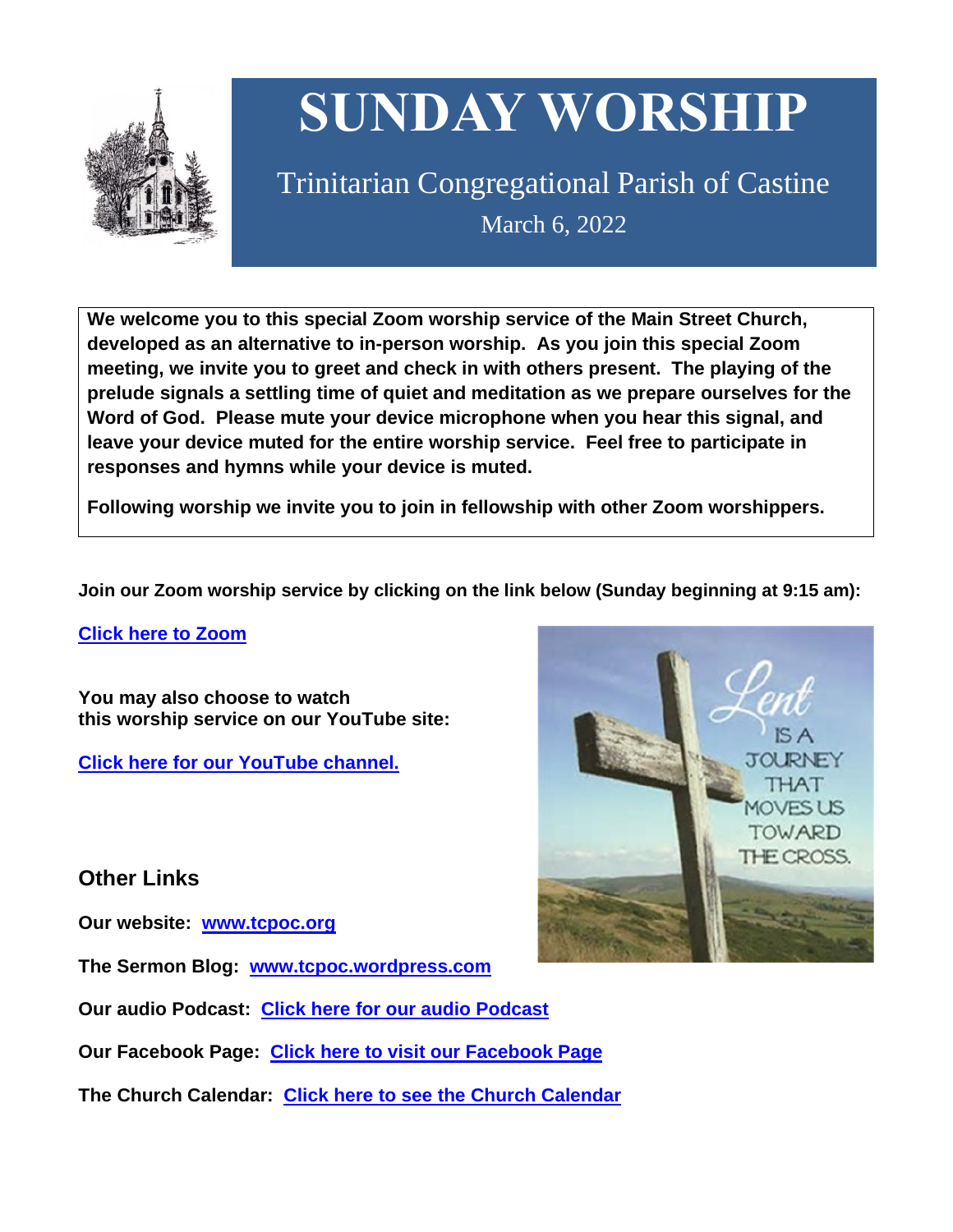# **Order of Worship TRINITARIAN CONGREGATIONAL PARISH OF CASTINE UNITED CHURCH OF CHRIST Castine, Maine Lent I**

March 6, 2022 9:30 am and the set of the set of the set of the set of the set of the set of the set of the set of the set of the set of the set of the set of the set of the set of the set of the set of the set of the set o Pastor: Rev. Robert Vagt Musician: Suzanne Eaton Deacon: Roberta Boczkiewicz & Cora Hutchinson Lector: Ginger Snapp Cunningham Zoom/YouTube Host: Amy Stewart Communication and Amy Stewart

Ministers: All Members

# GATHERING AS A COMMUNITY OF FAITH

*We welcome you to worship in this special place, and hope that you feel free to greet your friends and neighbors as you arrive. Please let the playing of the organ prelude signal a settling time of quiet and meditation as we prepare ourselves for the Word of God.*

PRELUDE

GREETINGS AND ANNOUNCEMENTS INTERLUDE

\*CALL TO WORSHIP **(Responsively)**

The season of Lent sets us on a journey.

**The journey begins in the wilderness.**

We follow the way of Jesus, who faced trials, trouble, temptation, and testing.

**Like Jesus, we are not alone. The Holy Spirit is with us. God's Word is on our lips.** Our call is to trust in God alone, to do God's will in all things.

**For God leads us not only into the wilderness, but also through the wilderness.**

\*OPENING HYMN *I Greet Thee, Who My Sure Redeemer Art* P 207

*I greet thee, who my sure Redeemer art, My only trust and savior of my heart, Who pain didst undergo for my poor sake; I pray thee from our hearts all cares to take.*

*Thou art the King of mercy and of grace, Reigning omnipotent in every place; So come, O King, and our whole being sway; Shine on us with the light of thy pure day.*

*Thou art the life, by which alone we live, And all our substance and our strength receive; Sustain us by thy faith and by thy power, And give us strength in every trying hour.*

# \*PRAYER OF INVOCATION **(Unison)**

**Bring your word near to us, O God. May it rest not only on our lips, but also reside in our hearts. By the power of your Holy Spirit, help us to respond to your word with our whole lives, until you become our dwelling place; through Jesus Christ we pray. Amen.**

A TIME WITH ALL GOD'S CHILDREN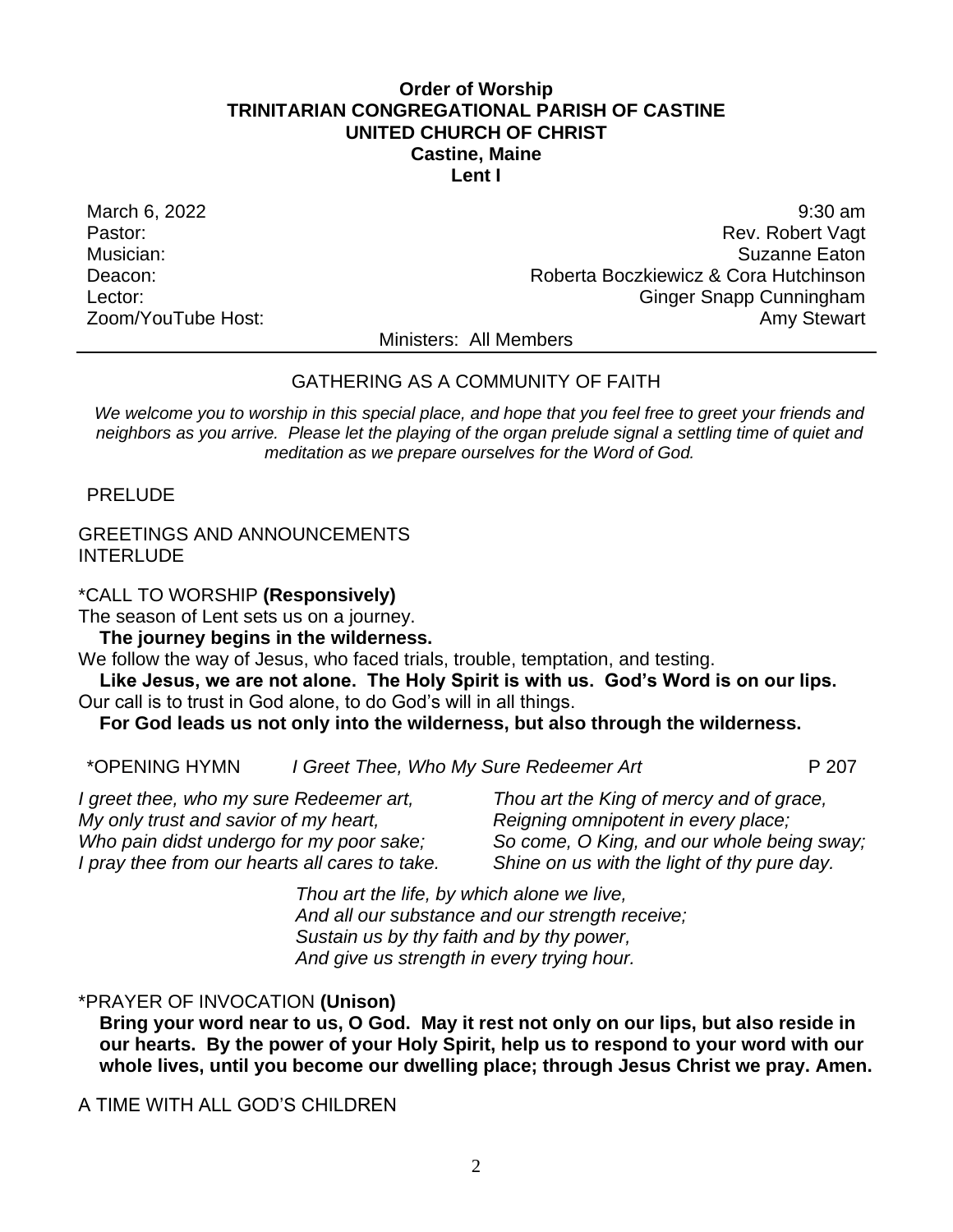# PRAYER OF CONFESSION **(Unison)**

**O God, our refuge and fortress, forgive us when we fail to trust in you. We fall to temptation; we are swayed by false words; we speak false words of our own. In turning from you, we settle for less than the abundant generosity you intend. Forgive us, we pray. Do not let us be put to shame, O God. Hear us as we call to you and show us your salvation.**

### *A moment for silent prayer*

ASSURANCE OF PARDON

\*GLORIA PATRI **(Unison)** P 513

**Glory be to the Father, and to the Son, and to the Holy Ghost. As it was in the beginning, is now and ever shall be, world without end. Amen. Amen.**

# HEARING THE WORD

### **Deuteronomy 26:1 - 11**

26When you have come into the land that the Lord your God is giving you as an inheritance to possess, and you possess it, and settle in it, <sup>2</sup>you shall take some of the first of all the fruit of the ground, which you harvest from the land that the Lord your God is giving you, and you shall put it in a basket and go to the place that the Lord your God will choose as a dwelling for his name. <sup>3</sup>You shall go to the priest who is in office at that time, and say to him, "Today I declare to the Lord your God that I have come into the land that the Lord swore to our ancestors to give us." 4When the priest takes the basket from your hand and sets it down before the altar of the Lord your God, <sup>5</sup>you shall make this response before the Lord your God: "A wandering Aramean was my ancestor; he went down into Egypt and lived there as an alien, few in number, and there he became a great nation, mighty and populous. <sup>6</sup>When the Egyptians treated us harshly and afflicted us, by imposing hard labor on us, <sup>7</sup>we cried to the Lord, the God of our ancestors; the Lord heard our voice and saw our affliction, our toil, and our oppression. <sup>8</sup>The Lord brought us out of Egypt with a mighty hand and an outstretched arm, with a terrifying display of power, and with signs and wonders; <sup>9</sup>and he brought us into this place and gave us this land, a land flowing with milk and honey. <sup>10</sup>So now I bring the first of the fruit of the ground that you, O Lord, have given me." You shall set it down before the Lord your God and bow down before the Lord your God.  $11$ Then you, together with the Levites and the aliens who reside among you, shall celebrate with all the bounty that the Lord your God has given to you and to your house.

# **Psalm 91:1-2, 9-16**

You who live in the shelter of the Most High, **who abide in the shadow of the Almighty,** will say to the LORD, "My refuge and my fortress: **my God, in whom I trust."** Because you have made the LORD your refuge, **the Most High your dwelling place,** no evil shall befall you, **no scourge come near your tent.** For he will command his angels concerning you **to guard you in all your ways.** On their hands they will bear you up, **so that you will not dash your foot against a stone.** You will tread on the lion and the adder,

**the young lion and the serpent you will trample under foot.**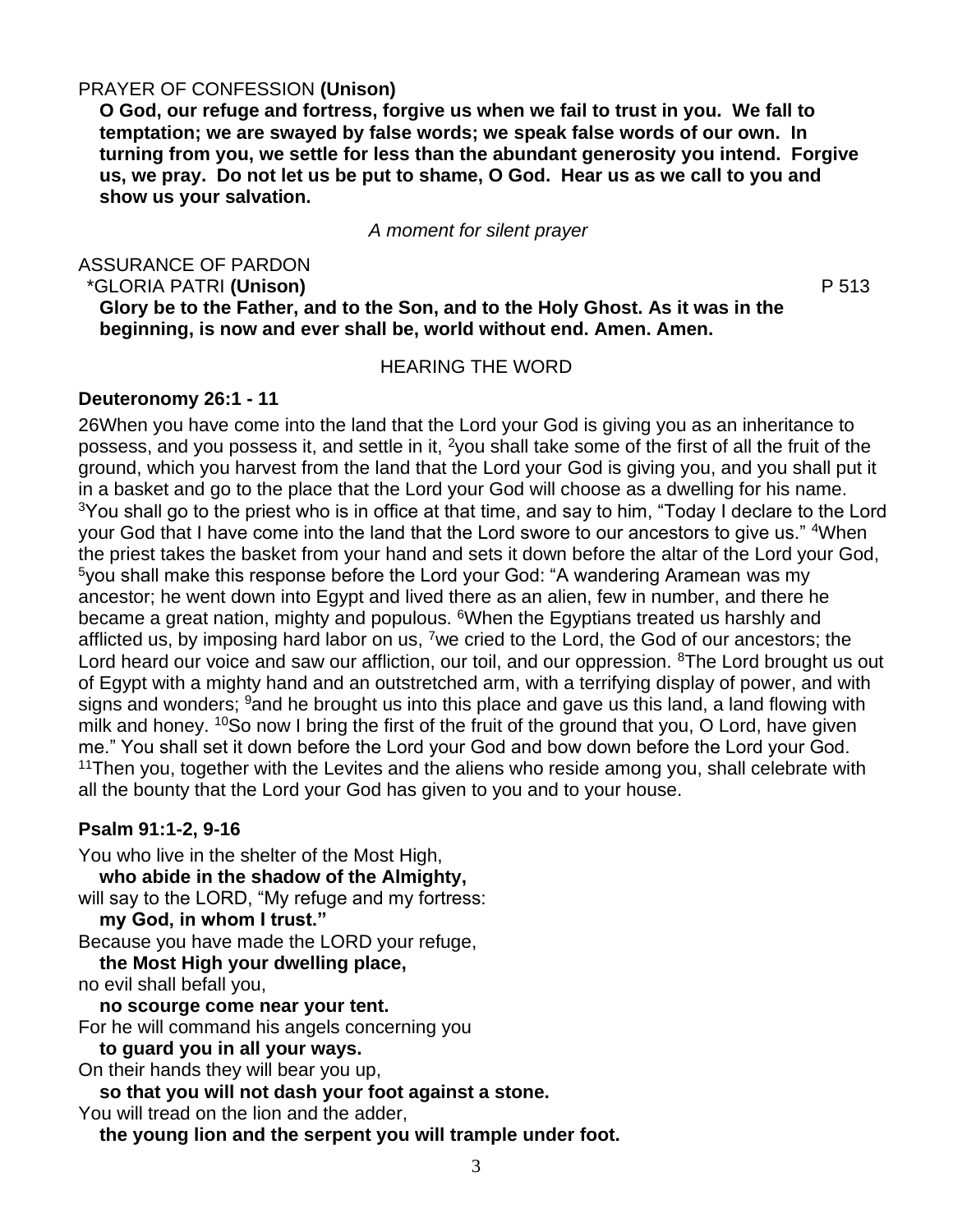Those who love me, I will deliver;

**I will protect those who know my name.**

When they call to me, I will answer them;

**I will be with them in trouble,**

**I will rescue them and honor them.**

With long life I will satisfy them,

**and show them my salvation.**

# **Romans 10:8 - 13**

<sup>8</sup>But what does it say? "The word is near you, on your lips and in your heart" (that is, the word of faith that we proclaim); <sup>9</sup>because if you confess with your lips that Jesus is Lord and believe in your heart that God raised him from the dead, you will be saved. <sup>10</sup>For one believes with the heart and so is justified, and one confesses with the mouth and so is saved. <sup>11</sup>The scripture says, "No one who believes in him will be put to shame."

<sup>12</sup>For there is no distinction between Jew and Greek; the same Lord is Lord of all and is generous to all who call on him. <sup>13</sup>For, "Everyone who calls on the name of the Lord shall be saved."

| <b>Congregational Response</b>                 | <b>Spirit, Spirit of Gentleness</b> | <b>NC 286</b> |
|------------------------------------------------|-------------------------------------|---------------|
|                                                | Spirit, spirit of gentleness,       |               |
| Blow through the wilderness, calling and free, |                                     |               |
| Spirit, spirit of restlessness,                |                                     |               |
|                                                | Stir me from placidness,            |               |
|                                                | Wind, wind on the sea.              |               |

# **Luke 4:1 - 13**

4Jesus, full of the Holy Spirit, returned from the Jordan and was led by the Spirit in the wilderness, <sup>2</sup>where for forty days he was tempted by the devil. He ate nothing at all during those days, and when they were over, he was famished. <sup>3</sup>The devil said to him, "If you are the Son of God, command this stone to become a loaf of bread." <sup>4</sup>Jesus answered him, "It is written, 'One does not live by bread alone." <sup>5</sup>Then the devil led him up and showed him in an instant all the kingdoms of the world. <sup>6</sup>And the devil said to him, "To you I will give their glory and all this authority; for it has been given over to me, and I give it to anyone I please. <sup>7</sup>If you, then, will worship me, it will all be yours." <sup>8</sup> Jesus answered him, "It is written, 'Worship the Lord your God, and serve only him." <sup>9</sup>Then the devil took him to Jerusalem, and placed him on the pinnacle of the temple, saying to him, "If you are the Son of God, throw yourself down from here, <sup>10</sup>for it is written, 'He will command his angels concerning you, to protect you,' <sup>11</sup>and 'On their hands they will bear you up, so that you will not dash your foot against a stone." <sup>12</sup> Jesus answered him, "It is said, 'Do not put the Lord your God to the test."" <sup>13</sup>When the devil had finished every test, he departed from him until an opportune time.

# THE CHURCH AT PRAYER

Celebrations & Concerns Pastoral Prayer Lord's Prayer **(Unison)**

**Our Father, who art in heaven, hallowed be thy name. Thy kingdom come. Thy will be done on earth as it is in heaven. Give us this day our daily bread. And forgive us our trespasses, as we forgive those who trespass against us. And lead us not into temptation, but deliver us from evil. For thine is the kingdom, and the power, and the glory forever. Amen**.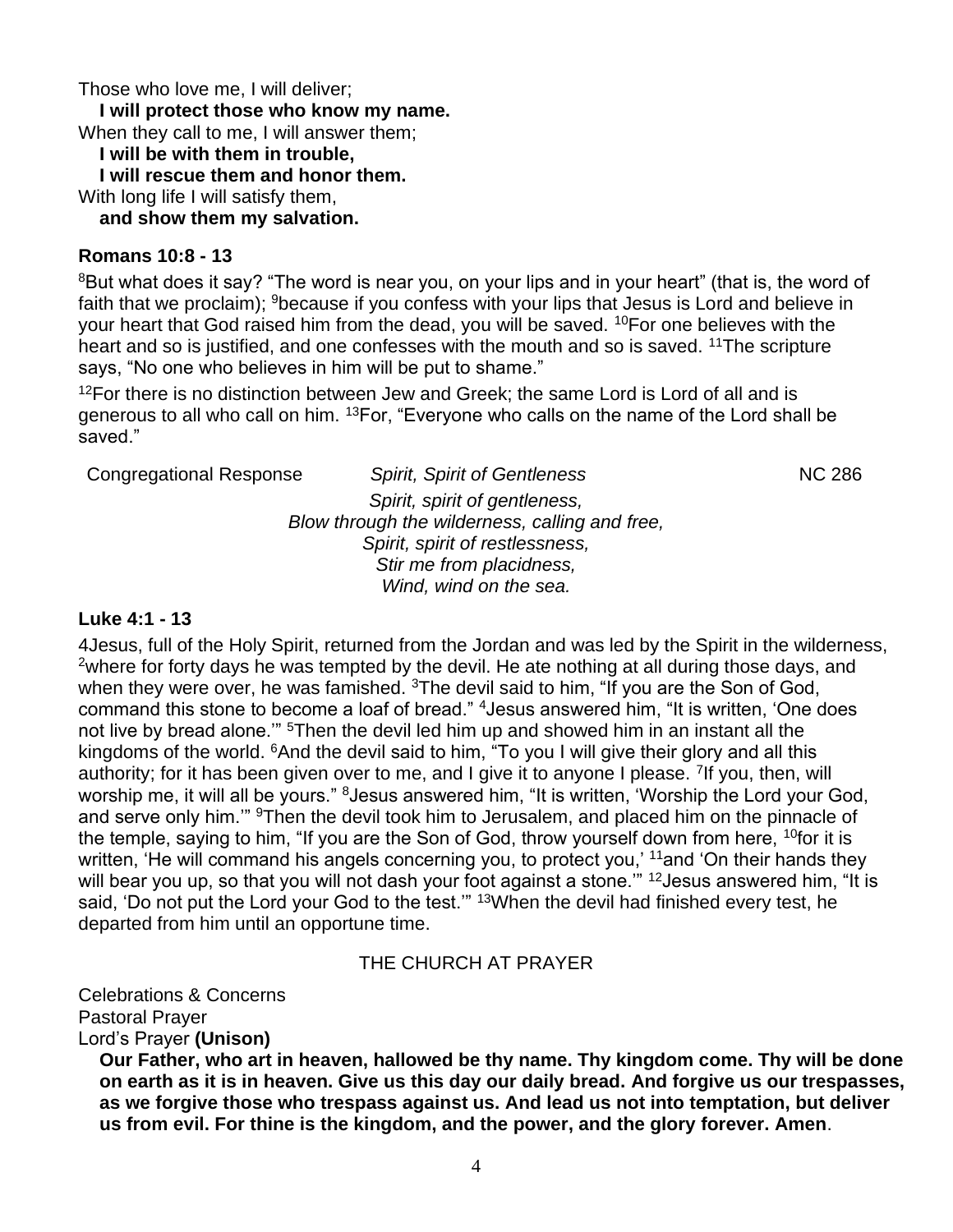# THE OFFERING OF OUR GIFTS

# INVITATION TO OFFERING **Offertory**

\*Doxology **(Unison)** P 515 **Praise God from whom all blessings flow; Praise God, all creatures here below; Praise God above, you heavenly host: Praise Father, Son, and Holy Ghost. Amen.**

# \*Prayer of Dedication (**Unison**)

**Gracious and generous God, we are amazed by the good gifts you bestow in abundance. Thank you for food that sustains us on our journey. Thank you for the company of saints to whom we are joined. Thank you for giving us your work to do on earth. We offer back to you a portion of all that we have received, setting down our baskets in celebration of your greatest gift, Jesus Christ, in whose name we pray. Amen.**

### SERMON **Rev. Robert Vagt**

\*HYMN *Christ Is Made the Sure Foundation* P 263

*Christ is made the sure foundation, Christ the head and cornerstone, Chosen of the Lord and precious, Binding all the Church in one; Holy Zion's help forever, And her confidence alone.*

*To this temple, where we call thee, Come, O Lord of hosts, today! With thy wonted lovingkindness Hear they people as they pray; And thy fullest benediction Shed within its walls alway.*

*Here vouchsafe to all thy servants What they ask of thee to gain: What they gain from thee forever With the blessed to retain, And hereafter in thy glory Evermore with thee to reign.*

*Laud and honor to the Father, Laud and honor to the Son, Laud and honor to the Spirit, Ever Three and ever One; One in might, and One in glory, While unending ages run.*



INVITATION **CONSECRATION** OFFERING OF THE BREAD AND CUP PRAYER OF THANKSGIVING